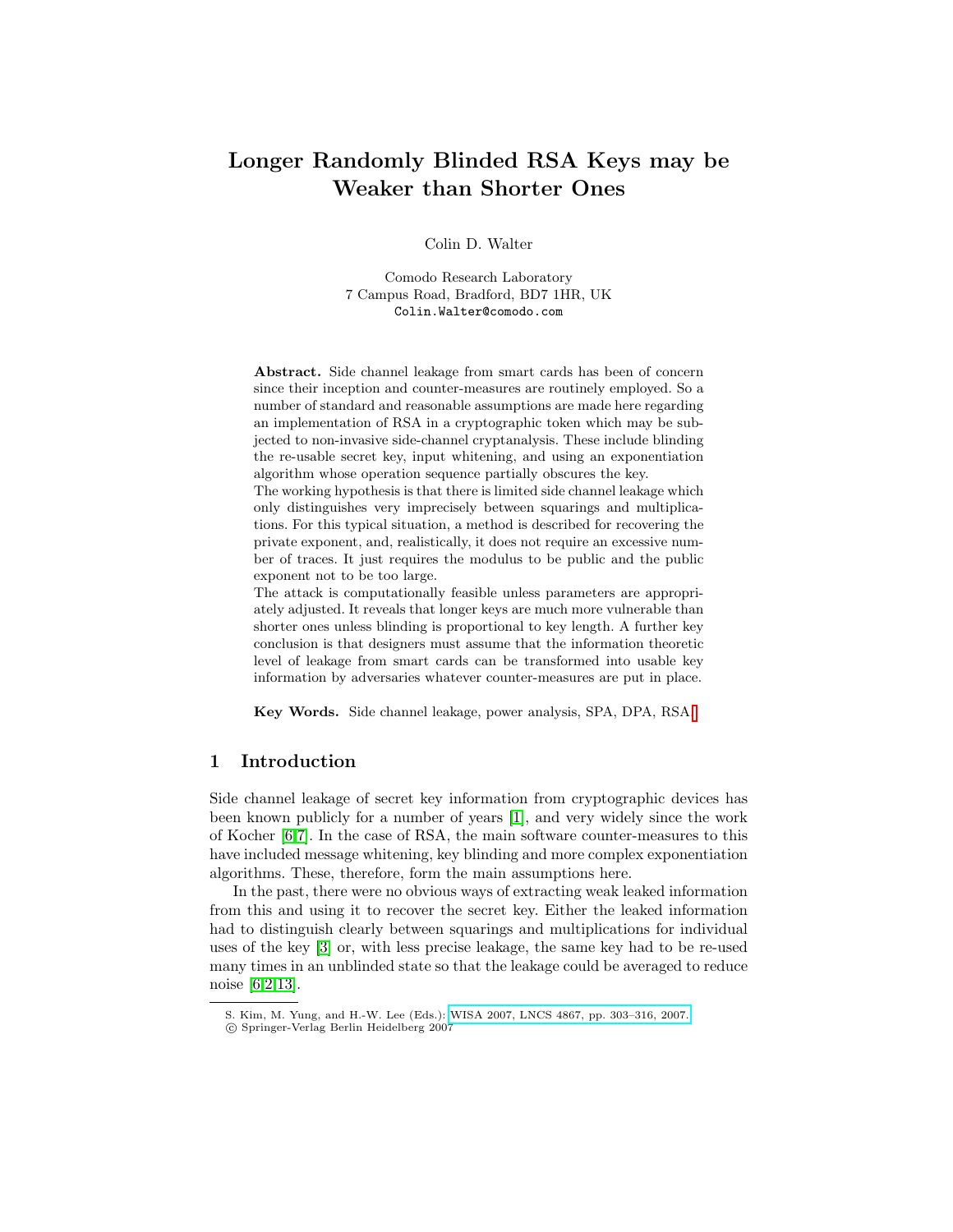However, from the information-theoretic standpoint, it is clear that there can be enough data for the key to be recovered when blinding is used but side channel leakage is imprecise. Here a means for obtaining the key is given for that situation, developed from the case of perfect, but partial, side channel information described by Fouque et al. [\[3\]](#page-13-3). One of the main contributions here is a metric for evaluating choices and enabling the best to be investigated first.

The first objective is to determine the blinding factor for several dozen cases. This is done by brute force: testing every possible value until one is found which would provide a trace that matches the measured trace sufficiently well under a suitable metric. The analysis is complicated by an unknown factor  $k$  equal to the size of the public exponent  $E$ . That factor must also be determined from the side channel leakage in the same way, and therefore affects the computational feasibility of the method if  $E$  is large. However, there is no obvious way to avoid the exhaustive search.

Once the blinding factors are determined for as many traces as are needed, the second objective is to determine the unblinded private exponent. Its bits are guessed from most to least significant by looking at both possible values and selecting the one which matches the observed leakage better. Incorrect choices are quickly noticed, and corrected by back-tracking and lookahead. This phase of the attack is less computationally intensive than the first, but it requires more traces when the leakage is weaker  $-$  a number inversely proportional to the strength of leakage.

The adversary makes use of certain properties of the exponentiation algorithm which lead to the leakage. The standard 4-ary sliding windows [\[4\]](#page-13-6) considered here has a pattern of squarings and multiplications which contains information about the bit pattern of the exponent. The method applies equally well to any other algorithm with a variable pattern of operations where the variation is derived from a local property of the secret key, such as bit values.

Finally, the complexity of the attack is considered. There is low space complexity and the attack is highly, and easily, parallelisable to make full use of computing resources. The total time complexity is of order which is the product of the public key, the maximum blinding factor and a measure of the unreliability of the side-channel leakage. Thus, it appears to be computationally feasible to extract the key in many normal circumstances.

A significant conclusion is that, for a fixed amount of blinding, longer keys are less secure because blinding factors are determined more accurately. This means that blinding should be increased in proportion to key length in order to thwart the attack.

The organisation of the paper is as follows. The main assumptions, the leakage model, pre-requisite notation and background algorithms are covered in sections §[2](#page-2-0) to §[5.](#page-4-0) Phase 1 of the attack, during which the blinding factors are recovered, is treated in §[6.](#page-6-0) Phase 2 of the attack, namely the recovery of the secret key, is described in §[7.](#page-9-0) The computational cost is reviewed in §[8](#page-12-0) and wide-ranging conclusions are drawn in §[9.](#page-12-1)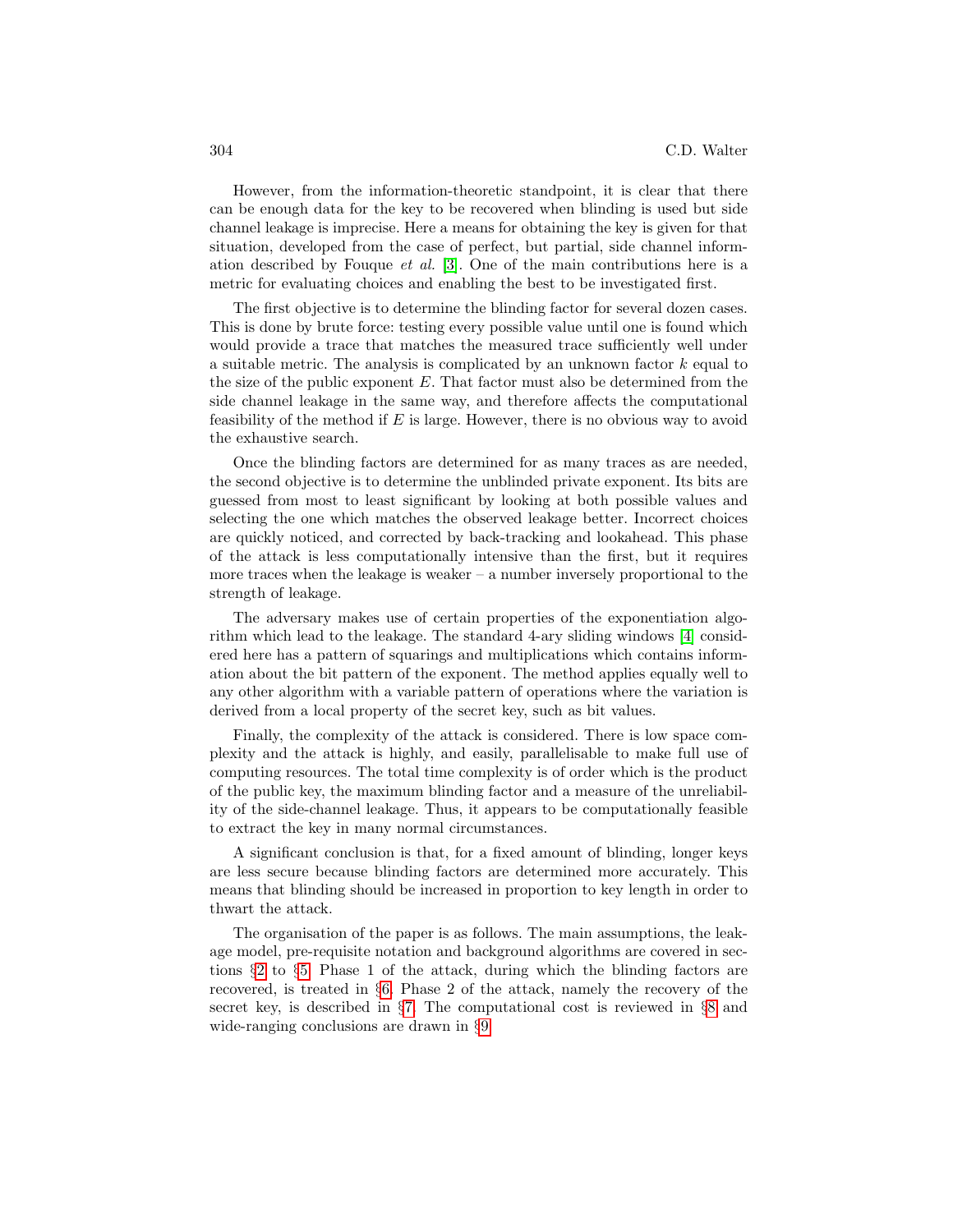Longer Randomly Blinded RSA Keys may be Weaker than Shorter Ones 305

## <span id="page-2-0"></span>2 Notation

The *n*-bit RSA modulus N and public exponent E are assumed to be known by the attacker. His aim is to recover the private key  $D$  which is re-used a number of times but only in the blinded form  $D_i = D + r_i \phi(N)$  where  $r_i \langle R \rangle$  is a small random number (typically up to 32 bits) and  $\phi(N)$  is unknown.

The modulus is a product of two primes  $N = PQ$  which must be of similar magnitude. For convenience, we assume  $P$  and  $Q$  have the same number of bits. magnitude. For convenience, we assume P and Q have the same number of bits.<br>Then, without loss of generality,  $P < Q < 2P$  so that  $2\sqrt{N} < P+Q < 3\sqrt{N}/2$ and  $\phi(N) = N-(P+Q)+1$  is bounded by

<span id="page-2-4"></span>
$$
N - 3\sqrt{N/2} + 1 < \phi(N) < N - 2\sqrt{N} + 1 \tag{1}
$$

This interval has length less than  $\frac{1}{8}$ √ N, so that more than half of the most significant bits of  $\phi(N)$  are known by the attacker from those of N.

The exponents  $D$  and  $E$  are related by

<span id="page-2-1"></span>
$$
D \times E = 1 + k\phi(N) \tag{2}
$$

for some  $k$ . Without loss of generality, let  $D$  be the smallest non-negative solution to this congruence, so that  $D < \phi(N)$  and  $k < E$ . When key D is re-used many times, blinding factors are normally added to produce the randomly different exponents which are actually used for decryption or signing [\[6\]](#page-13-1):

$$
D_i = D + r_i \phi(N) \tag{3}
$$

where  $r_i$  is a random number, usually of 16 to 32 bits. Thus,

<span id="page-2-2"></span>
$$
D_i = \frac{1 + (k + r_i E)\phi(N)}{E} \tag{4}
$$

Let R be an upper bound on such  $r_i$ . Then the coefficient  $k+r_iE$  of  $\phi(N)$  is, in effect, a random number in the range 1 to  $RE$ . (So it is irrelevant whether  $k$ and  $D$  were chosen minimally in equation [\(2\)](#page-2-1)). In equation [\(4\)](#page-2-2) the adversary is initially only interested in the most significant half of the bits. He ignores the 1 and approximates  $\phi(N)/E$  by computing  $N/E$ . By the earlier remarks this gives him at least the top  $n/2$  bits of  $\phi(N)/E$ . So,

<span id="page-2-3"></span>
$$
D_i \approx (k + r_i E) N / E \tag{5}
$$

The attacker now has to generate each of the RE possible values of the random coefficient of  $N/E$  in order to obtain a set containing an approximation to the value of  $D_i$  used in the exponentiation which he has observed.

## 3 The Exponentiation

For convenience we assume that the exponentiation algorithm is 4-ary sliding windows using the re-coding in Fig. [1](#page-3-0) [\[4](#page-13-6)[,5\]](#page-13-7). This uses a window of 1 bit width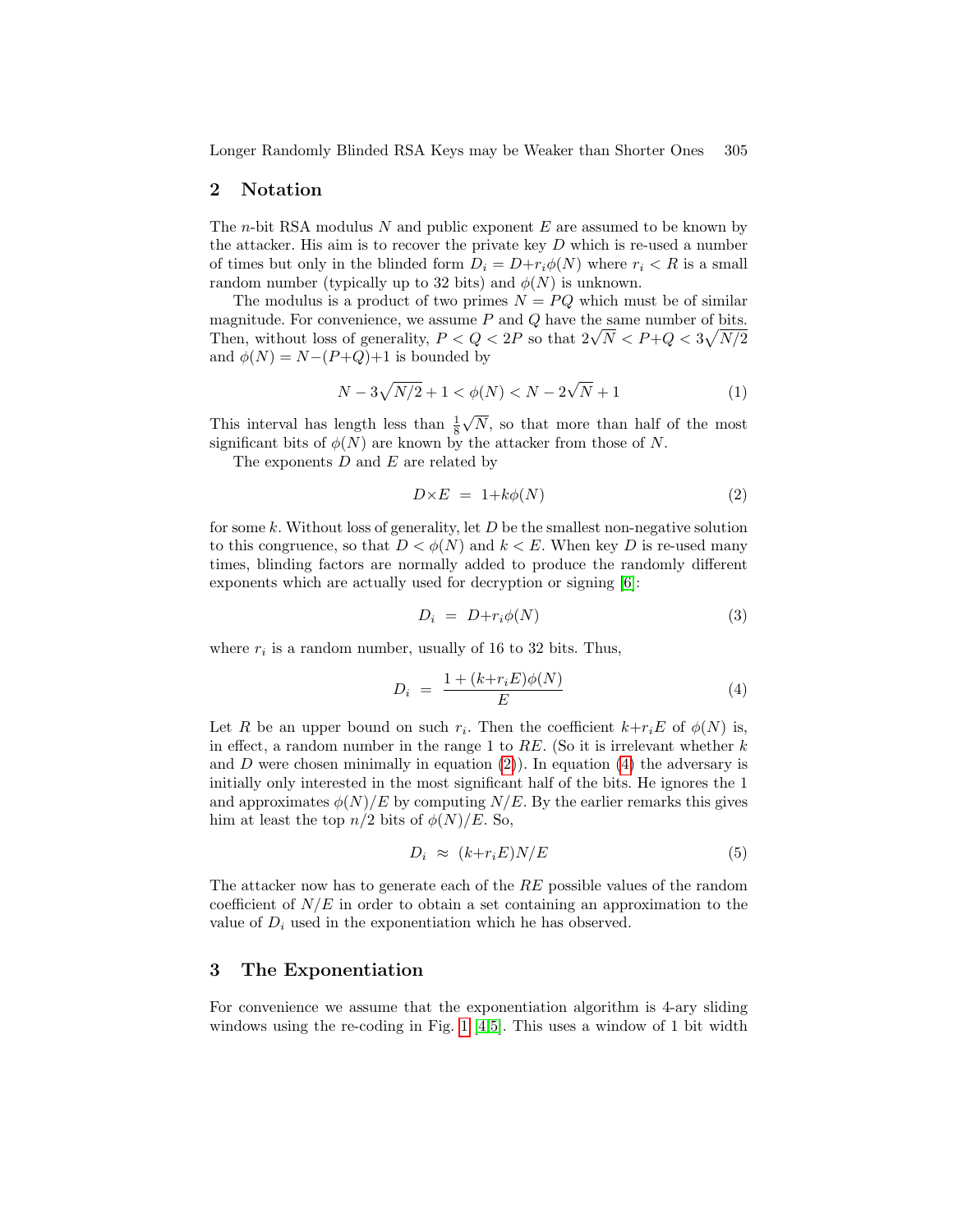```
Input: Binary D = (b_{n-1}...b_2b_1b_0)_2Output: Recoding D = (d_{m-1}...d_2d_1d_0)i \leftarrow 0;
               m \leftarrow 0;
               While i < n do
               If b_i = 0 then
               Begin
                     d_m \leftarrow 0;
                     i \leftarrow i+1 ;
                     m \leftarrow m+1 :
               End
               else
               Begin
                     d_m \leftarrow 2b_{i+1} + 1;
                     i \leftarrow i+2;
                     m \leftarrow m+1;
               End
```
<span id="page-3-0"></span>Fig. 1. Quaternary Sliding Windows Recoding.

when there is a digit zero in the recoded exponent, and otherwise a window of 2 bits width, for which the digit is 1 or 3. Although this does not provide the same protection against side channel cryptanalysis as the square-and-always multiply algorithm, it is more time efficient even than the usual square-andmultiply algorithm and also creates some difficulty for an attacker who may have to distinguish whether the multiplications pertain to digit 1 or digit 3.

This algorithm, or its fixed-width equivalent, is typical of a smart card because of its speed and low storage overhead: only the first and third powers of the input message need storing for the exponentiation. Both algorithms generate a pattern of squarings and multiplications which is related to occurrences of the zero digit. This is the property that can be exploited here by an attacker.

## <span id="page-3-1"></span>4 The Leakage Model

With expected counter-measures in place it is unrealistic to assume that every long integer multiplicative operation in an RSA exponentiation can be identified and distinguished as a squaring or not. However, some imperfect deductions may be possible from a side channel trace, particularly in contactless cards where severe resource limitations and an explicit aerial limit the scope and effectiveness of any counter-measures. The following two leakage scenarios are likely in practice. Others are certainly possible.

First, because the conditional subtraction in a Montgomery modular multiplication ([\[8\]](#page-13-8), see Fig. [2\)](#page-4-1) consumes a number of extra clock cycles, there is a possibility that it may be observed in a side channel trace via the longer time for the operation. The slightly different frequencies of the subtraction for squares and multiplies mean that each occurrence or absence of the subtraction makes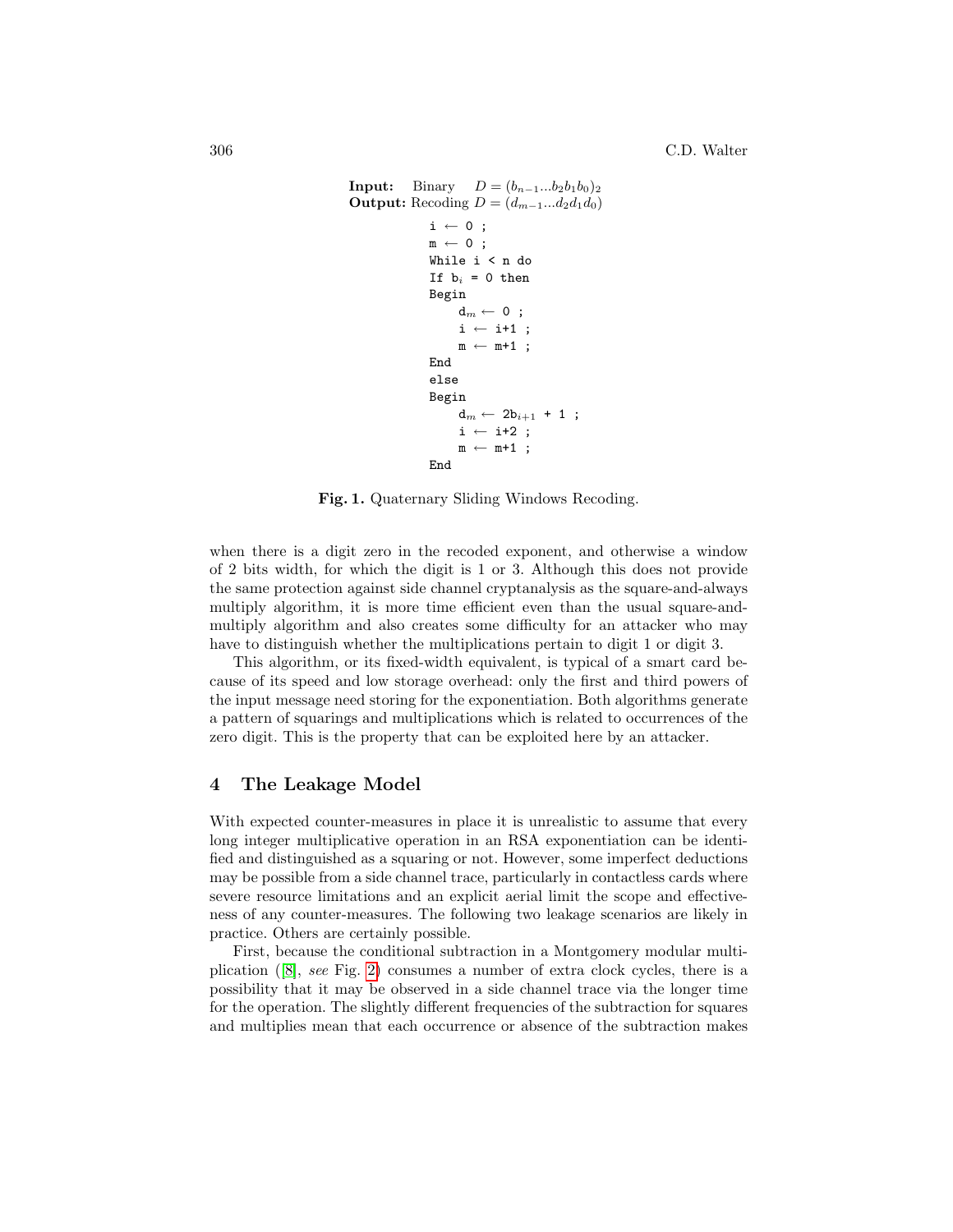a square or multiplication marginally more likely [\[13\]](#page-13-5). As previous attacks have been unable to use this information in the presence of exponent blinding and message whitening, implementors may not perceive the leakage as a threat when such counter-measures are in place. One can therefore expect many of them to prefer more widely applicable code which includes the conditional subtraction, despite the existence of straightforward and efficient alternatives [\[12\]](#page-13-9).

Secondly, the data loading cycles for multiplications and squarings are different and therefore vulnerable. For example, the Hamming weight of the words of the arguments may leak when they pass along the internal bus [\[7\]](#page-13-2). A squaring is almost certain where the Hamming weights are equal, and a multiplication must be the case if they are different. However, this information is usually well submerged in noise, and in a well designed implementation it should only yield a minimal bias towards a squaring or a multiplication.

The above are very much more realistic leakage models than that of [\[3\]](#page-13-3) where it was assumed that each multiplicative operation was known to be a squaring or a multiplication. In practice, only weak probabilistic information is known.

In order to obtain specific measures of implementation strength, the attack here is modelled on the level of data leakage from observing every conditional subtraction in Montgomery modular multiplication. However, the attack is generic, and applies to both of the above scenarios as well as many others.

```
Input: A and B such that 0 \leq A, B < N < r^n and N prime to r.
Output: C = ABr^{-n} \mod NC \leftarrow 0;
     For i \leftarrow 0 to n-1 do
     Begin
            \mathrm{q}_i \leftarrow \, -(c_0 + \mathrm{a}_ib_0)\mathrm{n_0}^{-1} mod r ;
            C \leftarrow (C+a<sub>i</sub>B+q<sub>i</sub>N) div r;
     End ;
      { Assertion: Cr^n \equiv A \times B \mod N and ABr^{-n} \leq C < N + ABr^{-n}}
      If C \geq N then C \leftarrow C-N;
```
<span id="page-4-1"></span>Fig. 2. Montgomery's Modular Multiplication Algorithm (MMM).

## <span id="page-4-0"></span>5 Selecting the Leakiest Traces

The word-based algorithm for Montgomery multiplication (MMM) is given in Fig. [2](#page-4-1) where the digits  $a_i$ ,  $b_i$  etc. are for the base r representation of the long integers A, B etc. From the assertion after the loop it is easy to establish the frequency of the conditional subtraction under the reasonable assumption of the output residues being uniformly distributed modulo  $N$ . The probability is proportional to the fraction of the interval which is greater than  $N$ , namely  $ABr^{-n}N^{-1}$ . For a typical multiplication with independent arguments, this can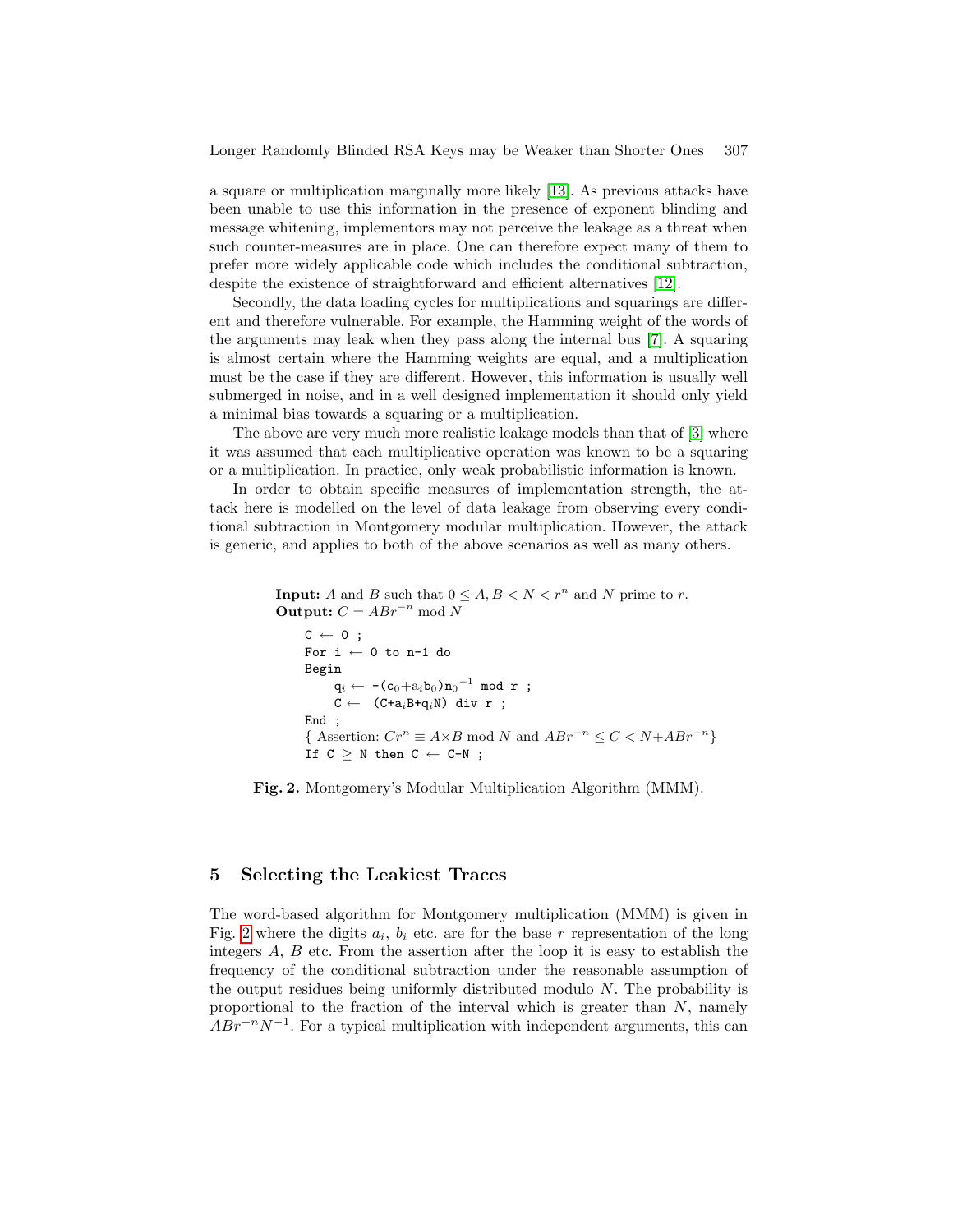be summed with respect to A and B over the interval  $[0, N)$  to obtain the average probability of

<span id="page-5-0"></span>
$$
p_M \approx \frac{1}{4} N r^{-n} \tag{6}
$$

Similarly, setting  $A = B$  and summing gives the probability of the subtraction for a squaring, namely

<span id="page-5-1"></span>
$$
p_S \approx \frac{1}{3} N r^{-n} \tag{7}
$$

The difference between  $p_M$  and  $p_S$  shows that the occurrences of a conditional subtraction indicate a squaring is slightly more likely to be the case than a multiplication. The difference, however, is small. Early attacks on Montgomery's algorithm relied on being able to perform hundreds or thousands of exponentiations with the same key in order to observe enough subtractions to conclude with high probability whether the operation was a squaring or a multiplication.

The formulae  $(6)$  and  $(7)$  also indicate that decreasing N or increasing the number of iterations  $n$  will reduce the occurrences of the conditional subtraction and so make the algorithm more secure.

However, the multiplications in individual exponentiations are not as random as used for the formula [\(6\)](#page-5-0). For 4-ary sliding windows, one of the two precomputed powers of the input message is used as one of the arguments, the other being a random output from an earlier Montgomery multiplication. So only one argument is uniformly distributed in a given exponentiation. Let A be the fixed input to such a multiplication. Then, summing  $ABr^{-n}N^{-1}$  with respect to B yields the true probability of a subtraction, *viz.* 

$$
p_A \approx \frac{1}{2} A r^{-n} \tag{8}
$$

Thus, when the pre-computed powers of the input are small (resp. large) there will be very few (resp. many) conditional subtractions resulting from multiplications. This increases the probability of distinguishing between squarings and multiplications. Overall, this will be noticed by an adversary because the total number of conditional subtractions will be less (resp. greater) than the average for such exponentiations. This provides the opportunity for the adversary to select the leakiest traces with very little computational effort.

Similarly, in the Hamming weight leakage scenario, instead of an enhanced or reduced frequency of conditional subtractions from large or small values of  $A$ , the adversary homes in on the argument pairs  $A, B$  which are the highest Hamming distance apart. They have the highest probability of being multiplications. This occurs most frequently when the re-used, pre-computed multiplier A has the highest number of extreme Hamming weights. So, by screening for extreme Hamming weights, traces which leak significantly more information than average can be identified easily by the adversary.

In both leakage models, the attacker can therefore begin by selecting side channel traces which yield the greatest amount of information, and these can be chosen without excessive computational effort for the initial phase of data capture, signal processing and selection.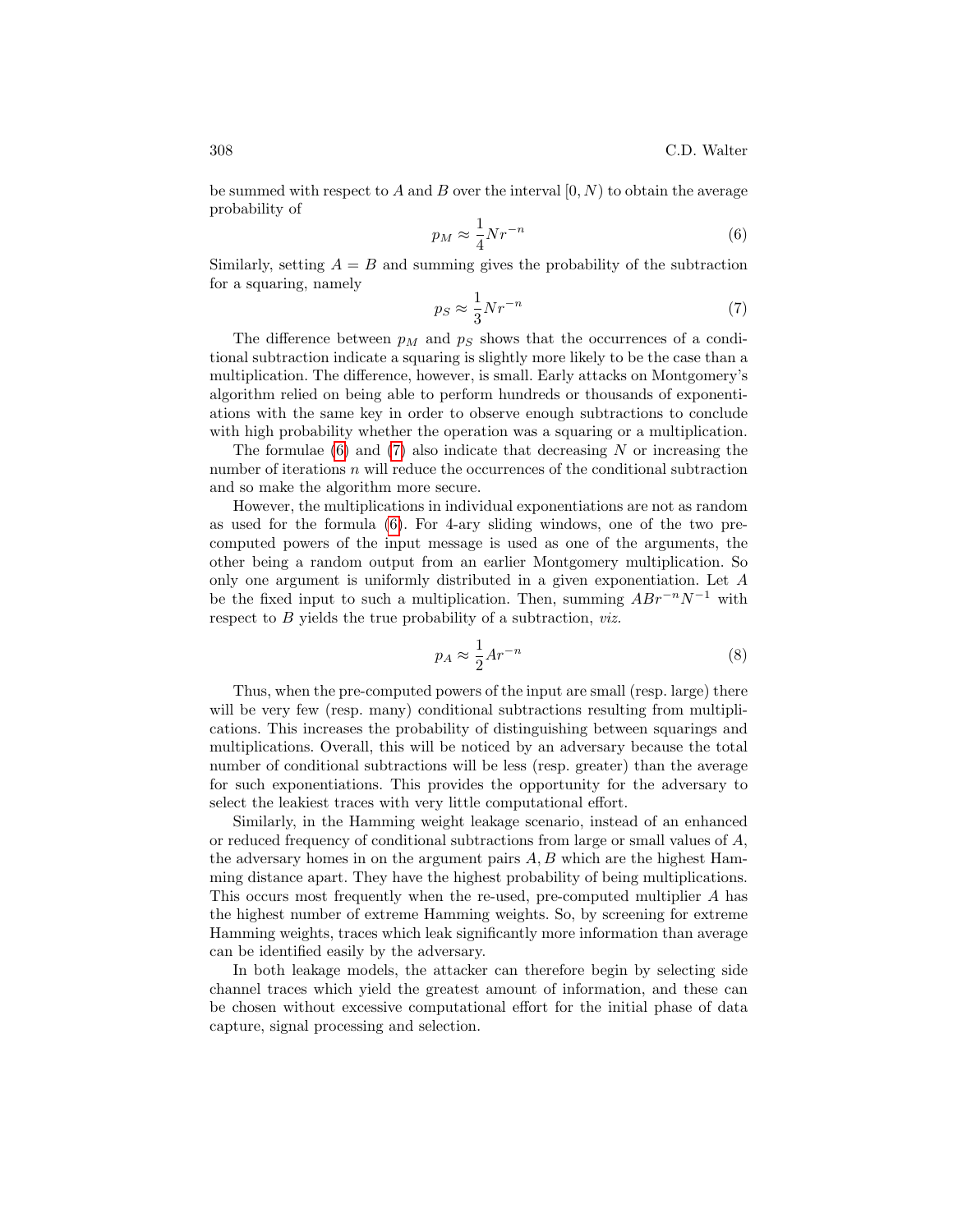Longer Randomly Blinded RSA Keys may be Weaker than Shorter Ones 309

## <span id="page-6-0"></span>6 The Attack: Phase 1

In the leakage scenarios of §[4,](#page-3-1) the attacker is expected to obtain little or no useful information about a multiplicative operation in many cases, and only a very weak probability in favour of a squaring rather than a multiplication (or vice versa) in other cases. However, as described in §[5,](#page-4-0) he begins his attack by collecting as many traces as possible and selecting those for which the leakage promises to be greatest. Phase one of his attack then progresses as follows.

Suppose he has selected a promising trace corresponding to the use of the blinded exponent  $D_i$ . He first determines the top half of the digits of  $\phi(N)/E$  as in §[2](#page-2-0) and then guesses the values of k and  $r_i$ . Equation [\(5\)](#page-2-3) gives him a possible approximation  $D_i'$  for  $D_i$ . He then compares the side channel leakage expected from  $D_i'$  with that obtained from  $D_i$  and discards the guessed pair  $(k, r_i)$  if the match is poor. Repeating this for all pairs leaves him with a set  $S_i$  of the most likely blinding values for  $D_i$ . This process is repeated with more traces – enough for him to complete the second phase successfully.

The decision about whether guesses are good enough is based on a metric  $\mu(tr(D_i),ops(D_i',m))$ . The first parameter  $tr(D_i)$  is the processed side channel leakage from use of the unknown blinded key  $D_i$ . Specifically, it is a list of probabilities  $pr(op)$  that the operations op of the exponentiation using  $D_i$ were squares rather than multiplications. Thus  $tr(D_i) = [pr(op_s), pr(op_{s-1}), ...,$  $pr(op_3)$ ,  $pr(op_2)$ ,  $pr(op_1)$ ] where  $s = len(tr(D_i))$  is the total number of operations in the exponentiation with key  $D_i$ . In the second parameter,  $D_i'$  is the bit sequence for the guessed value of  $D_i$ , and  $ops(D_i', m)$  is the sequence of multiplicative operations carried out in an exponentiation with key  $[D_i'/2^m]$ . So the m least significant bits of  $D_i'$  are irrelevant, and need not have been guessed yet. This parameter will be a list containing, say, '0' to denote a squaring, and '1' a multiplication. In this phase we will set  $m = n/2 + \log_2 R$ .

If the side channel leakage  $tr = tr(D_i)$  for  $D_i$  indicates with probability  $tr_j$ that the jth operation was a squaring and the jth operation in  $ops(D_i', m)$  is also a squaring then  $tr_j - \frac{1}{2}$  is added to the metric. However, if a multiplication occurs as the jth element in  $ops(D_i', m)$ , then  $\frac{1}{2} - tr_j$  is added. So 0 is added if the leakage provides no information since then  $tr_j = \frac{1}{2}$ , but there is a positive contribution to the sum when the operation in  $tr(D_i)$  is more likely to be the same as that in  $ops(D_i', m)$ , and there is a negative contribution when the two operations are more likely to be different. Thus, the sum for calculating the metric is

$$
\mu(tr, ops(D', m)) = \sum_{1 \le j \le nops(\lfloor D'/2^m \rfloor)} (-1)^{ops(D', m)_j} (tr_j - \frac{1}{2}) \tag{9}
$$

when  $ops(D', m)_j \in \{0, 1\}$  as suggested above, and  $nops(D'')$  is the number of operations in exponentiating to the power  $D''$ . Here the lists tr and  $ops(D', m)$ are in temporal execution order assuming an exponentiation algorithm which processes bits from most to least significant. This correctly aligns corresponding elements of the lists when the lowest bits of  $D'$  are ignored.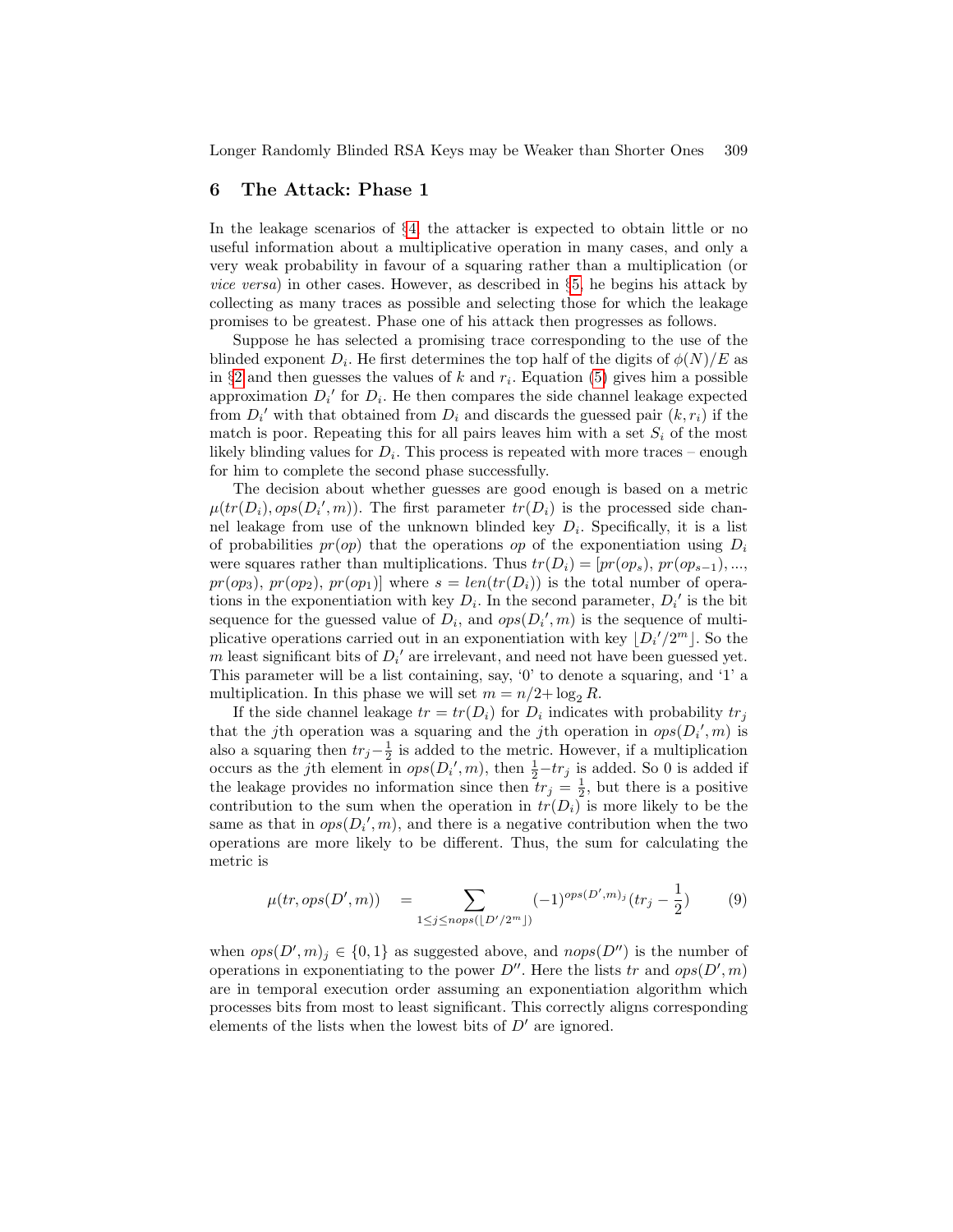If the guess  $(k, r_i)$  is correct, the value  $D_i'$  provides the same pattern of squarings and multiplications as  $D_i$  over the first (approximately) half of the operations of the exponentiation. So, unless the noise is overwhelming, this should maximise the value for the sum when restricted to those operations. Therefore larger values for  $\mu$  imply a better match between the guessed value  $D_i'$  and the targetted exponent  $D_i$ , whereas smaller and negative values indicate a poor match. Because of the unknown difference between N and  $\phi(N)$ , the  $n/2 + \log_2 R$ least significant bits of  $D_i'$  are unreliable even when  $(k, r_i)$  is guessed correctly. By taking  $m = n/2 + \log_2 R$  the operations corresponding to them are ignored.

The metric could be improved by taking account of the dependence between consecutive operations: for example, the probable occurrence of a multiplication implies that the next operation is more likely to be a squaring. Schindler [\[9,](#page-13-10)[11,](#page-13-11)[10\]](#page-13-12) treats this in detail and provides theory about the best choice of metric.

#### 6.1 Phase 1 Simulation

In our simulation, values were chosen which correspond to a leaky implementation of MMM where every conditional subtraction is observed and  $N \approx r^n$ . Conditional subtractions were generated randomly with frequencies in accordance with the model described in §[5.](#page-4-0) There was no selection of "better" traces on the grounds of fewer or more subtractions than normal. Since conditional subtractions occur with slightly greater frequency for squarings than for multiplications, the metric was (arbitrarily) incremented by  $p_j - \frac{1}{2} = 0.1$  for every conditional subtraction in the trace when there was a squaring in the guessed value and therefore incremented by  $\frac{1}{2} - p_j = -0.1$  (i.e. decremented) for every conditional subtraction that coincided with a multiplication.

| $\log_2 RE$ | - 12 | -16                                                                                                                                        | -32-     | 48 |
|-------------|------|--------------------------------------------------------------------------------------------------------------------------------------------|----------|----|
|             |      | $n = 384$   $7.9 \times 10^{-3}$ $8.0 \times 10^{-3}$ $8.2 \times 10^{-3}$ $5.0 \times 10^{-3}$ $3.6 \times 10^{-3}$                       |          |    |
|             |      | $512 \begin{array}{ l} 2.7 \times 10^{-3} \end{array}$ $2.4 \times 10^{-3}$ $3.4 \times 10^{-3}$ $2.0 \times 10^{-3}$ $1.0 \times 10^{-3}$ |          |    |
|             |      | 768 $\Big  5.3 \times 10^{-4} \quad 3.2 \times 10^{-4} \quad 1.0 \times 10^{-3} \quad 1.4 \times 10^{-4} \quad 1.2 \times 10^{-4}$         |          |    |
|             |      | $1024 \mid 2.0 \times 10^{-5}$ $1.9 \times 10^{-5}$ $8.7 \times 10^{-4}$ $1.7 \times 10^{-5}$ $8.0 \times 10^{-6}$                         |          |    |
|             |      | $1536 \approx 2.5 \times 10^{-7} < 2.5 \times 10^{-7} < 2.5 \times 10^{-7}$                                                                | $\cdots$ |    |

<span id="page-7-0"></span>**Table 1.** Proportion of Guesses returning a Higher Value of  $\mu$  than the Correct One.

With only this weak knowledge to distinguish between squarings and multiplications, the "best" guess is rarely the correct one. The correct values are ranked among the best, but do not usually come top. Therefore, to assess the feasibility of the attack, it is necessary to know the size of the set  $S$  of best guesses which is big enough to include the correct guess. This depends on the strength of the leakage. With the parameters just described, the results in Table [1](#page-7-0) were obtained. It gives a good indication of how well the matching process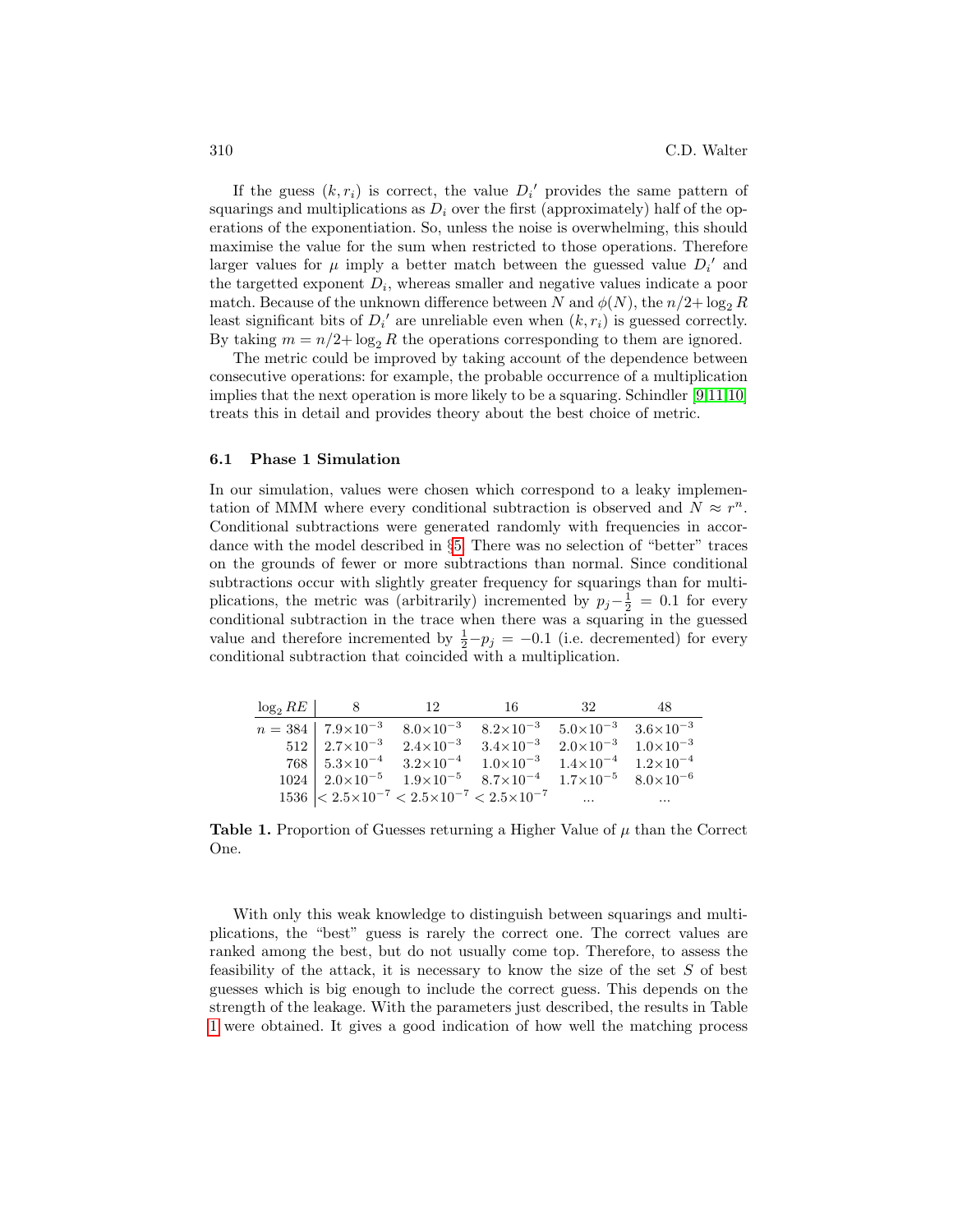works and shows the minimum proportion of all guesses which must be considered if the correct one is not to be excluded. For example, with a modulus of  $n = 1024$  bits, and  $RE = 2^{32}$ , the leakage of interest is from the top 512 or so bits. Then the metric  $\mu$  places the correct values  $(k, r_i)$  above all but about  $RE \times 1.7 \times 10^{-5} \approx 2^{16}$  incorrect values, on average.

In information theoretic terms, the metric has extracted about 16 bits from the side channel, i.e. about 1 bit in every  $512/16 = 32$ . This is the case for all the entries in the table: they all correspond to about 1 bit per 32 in the top half of the key, i.e.  $n/64$  bits in total. An improved metric is possible (e.g. taking into account multiplications having to be next to squarings) and this would enable more information bits to be obtained. However, for 2048-bit keys (not tabulated), this means about 32 bits' worth of information is recovered, so that k and  $r_i$ should be determined almost uniquely when  $RE \leq 2^{32}$ . This is indeed what was found in the simulation. Clearly, longer keys are more vulnerable:

– For a given size of blinding and public exponent, the longer the key, the more likely  $(k, r_i)$  is to be quessed correctly and uniquely.

The figures in the table show little effect from increasing  $RE. k$  and  $r_i$  blind information equivalent to about  $\log_2 RE$  bits' worth of operations. However, longer blinding factors also seem to constrain the pattern of the blinded key more tightly. With these conflicting forces, the average success of the method is little changed: the number of bits leaked depends almost entirely on the length  $n$ of the key. Consequently, for a given key length, the same proportion of choices  $(k, r_i)$  are removed irrespective of the value of RE. Of course, the number of accepted pairs must still increase directly in proportion to RE. Thus,

 $-$  Typical leakage from 2048-bit or longer keys will usually reveal  $(k, r_i)$  correctly with current standards for key blinding and a small public exponent;

and

– In these cases, an exhaustive search is computationally feasible to find the correct blinding factors  $(k, r_i)$ .

Incidentally, a powerful counter-measure in the case of Montgomery conditional subtractions is just to halve the modulus. This halves the number of conditional subtractions, and so halves the number of bits which are leaked.

#### 6.2 Combining Traces to Determine k in Phase 1

The leakage from  $t$  traces can be processed for an outlay of  $t$  times the effort for one. If these traces are independent, t times as much bit information is extracted. Thus, a very small number of traces should result in k being determined with some confidence, since the same  $k$  is used in all cases. In fact, the correct value of k should have been guessed for all or almost all traces, and, if there is any bias, the correct value for k should be one of the most popular among the best guesses for an individual trace.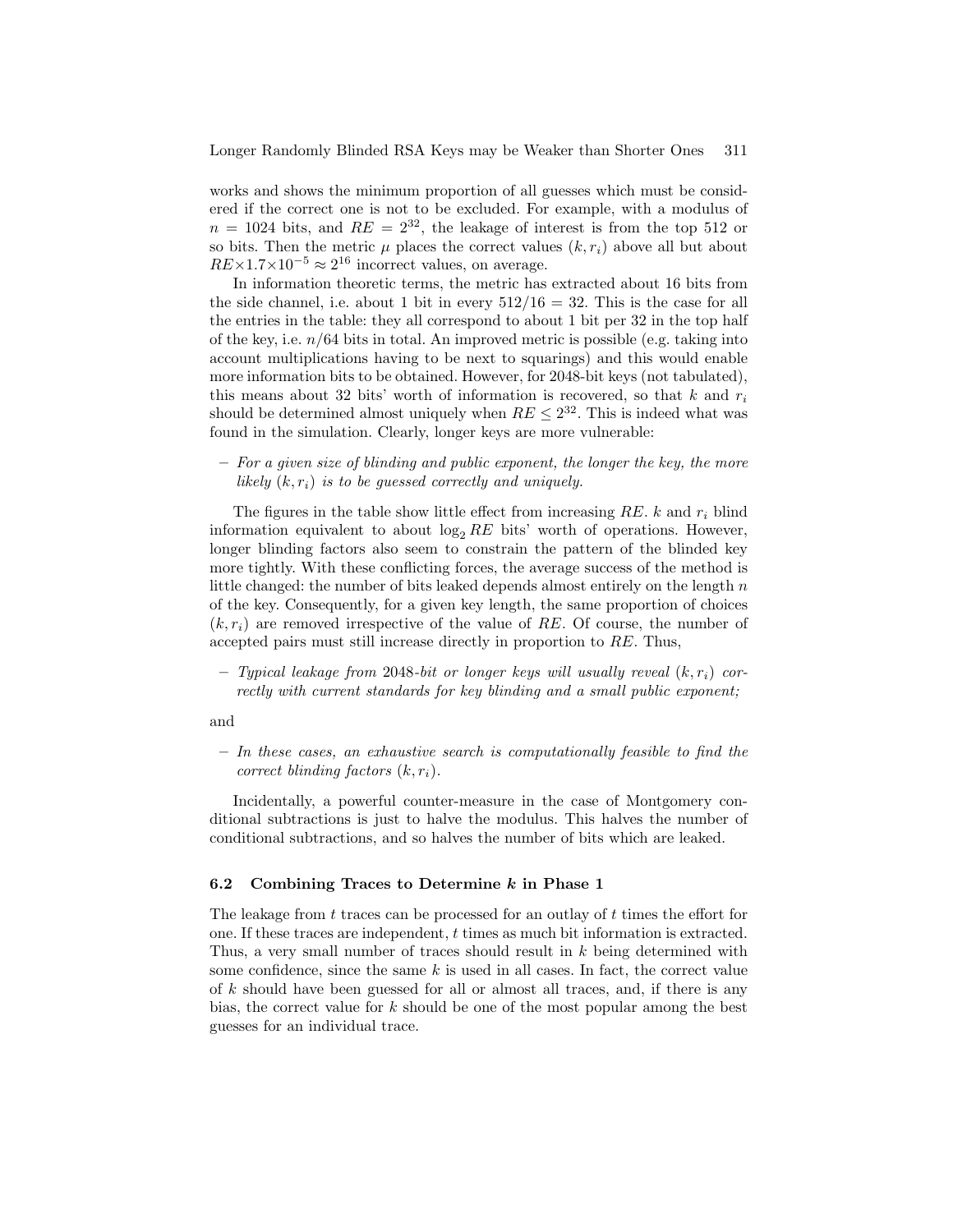Guesses at k are ranked as follows. For each sufficiently good guess  $k+r_iE$ , the value of  $k = (k+r_iE) \mod E$  is extracted and the associated value of the metric  $\mu$  is added to the weighting of k. The higher the total weight for a guess at k, the more likely that value is to be correct. The possible values of  $k$  are then considered in descending order of weight in Phase 2, the heaviest first.

Our simulation did not investigate how much this ranking reduces the search space in Phase  $2$  as a function of  $t$ ; from the information theoretic point of view, it seems possible that  $k$  is almost completely determined by only a very small number of traces. This is an important detail that still needs to be researched as it affects the effectiveness of the blinding.

#### <span id="page-9-0"></span>7 The Attack: Phase 2

Let  $S_i$  be the set of plausible guesses at  $(k, r_i)$  for the *i*th trace, and suppose  $S_i$ is partitioned into subsets  $S_{ik}$  which share the same k. Armed with these sets, the adversary progresses to phase 2, which is the recovery of the remaining, least significant bits of  $\phi(N)$ . He repeats this phase for each k separately, choosing the most likely k first.  $\phi(N)$  is constructed bit by bit from the most significant end. The first half of  $\phi(N)$  was obtained already from the public N and equation [\(1\)](#page-2-4).

Let  $\phi(N)_i = (\phi_{n-1}\phi_{n-2}...\phi_i)_2$  be the part of  $\phi(N)$  already determined, so  $\phi_{j-1}$  is the next bit to be guessed. Let  $\Phi_j = (\phi_{j-1}\phi_{j-2}...\phi_{j-w})_2$  be a guess at the next w bits of  $\phi(N)$ . For each possible value of word  $\Phi_j$ , the right side of equation [\(4\)](#page-2-2) is evaluated with  $\phi(N)_{j-w}$  in place of  $\phi(N)$ . This yields an approximation  $D_{r_i,j-w}$  to  $D_i$  in which only the most significant  $n-j+w$  bits are of interest. The same metric as in Phase 1 is used again to measure how well this matches the leakage from  $D_i$ , namely  $\mu(tr(D_i),ops(D_{r_i,j-w}, j-w+\log_2 R))$ . (As before, at the point before division by  $E$ , we ignore the lowest  $\log_2 RE$  bits containing a contribution from  $\phi_{i-w}$  because they are too contaminated by the carries up from less significant bits of  $\phi(N)$ .) For the given k, the sum

$$
\mu_w(k, j, \Phi_j) = \sum_i \sum_{r_i \in S_{ik}} \mu(tr(D_i), \ ops(D_{r_i, j-w}, \ j-w + \log_2 R)) \tag{10}
$$

over all guesses is used to assess the worth of the choice for  $\Phi_j$ . The leading bit of  $\Phi_j$  from the maximum  $\mu_w(k, j, \Phi_j)$  is selected as the value for  $\phi_{j-1}$ .

Correct bit choices amplify any peak (i.e. maximum) values of the metric  $\mu_w$  whilst incorrect choices decrease it. Moreover, previous mistakes reduce any peaks. When that happens, it is necessary to backtrack and select the most promising previous value. The difference between the two cases is determined using a threshold value for the metric which is obtained by experience. When it becomes too low for every value of  $\Phi_j$ , it is necessary to backtrack and select the most promising previously untried value. The least significant bits of  $\Phi_i$  are partly masked by carries up, and contribute less to the peak values than the more significant bits. So only the top one or two bits of the best  $\Phi_j$  are chosen each time. In this way the bits  $\phi_j$  are chosen from most to least significant. Once most bits have been guessed, the final  $log_2 E$  bits are fully determined by the division being exact in equation [\(4\)](#page-2-2).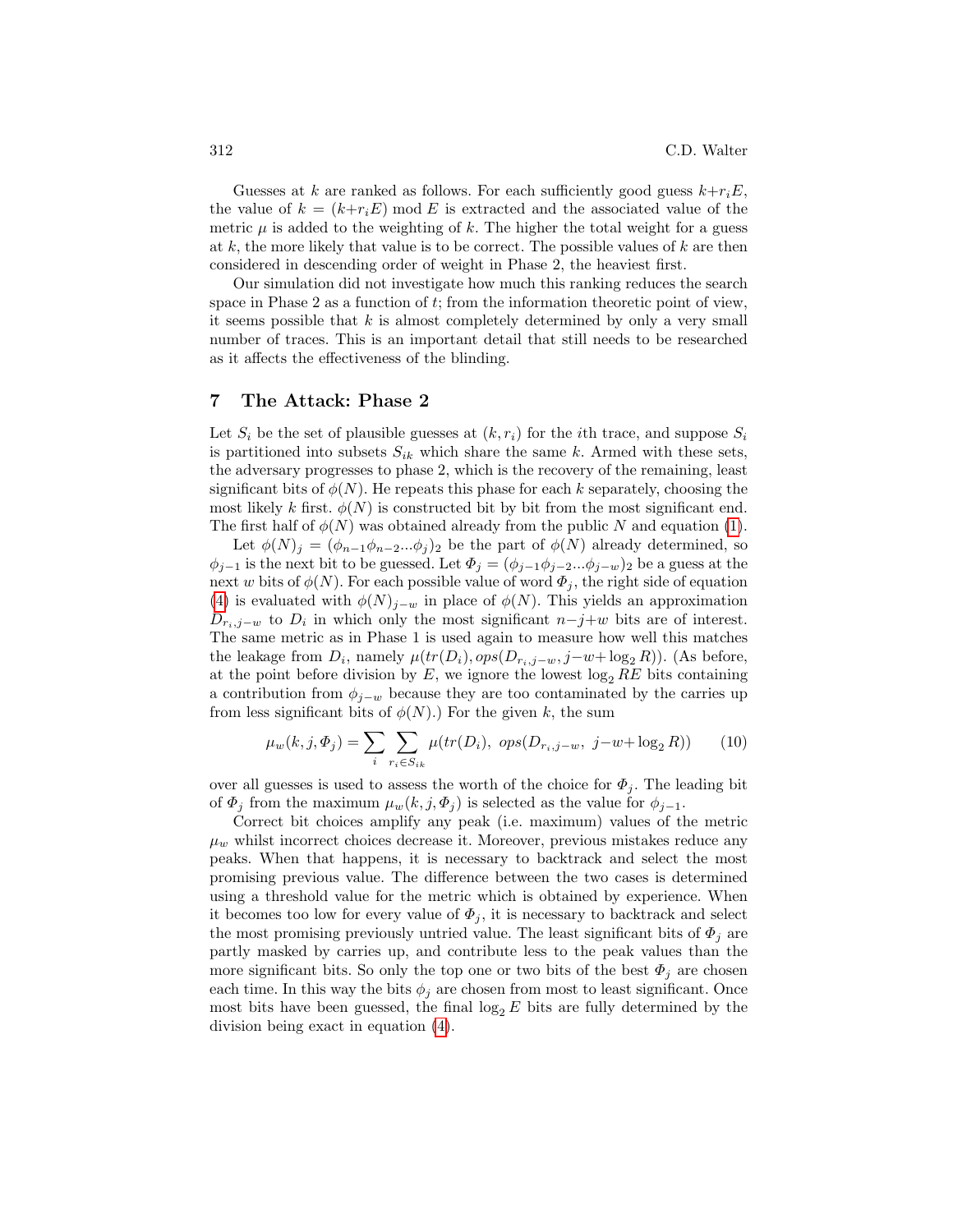Longer Randomly Blinded RSA Keys may be Weaker than Shorter Ones 313

|                                                                                                                                                                           |  | $w$   1   2   3   3   4   6   8 |  |
|---------------------------------------------------------------------------------------------------------------------------------------------------------------------------|--|---------------------------------|--|
|                                                                                                                                                                           |  |                                 |  |
| $\begin{array}{rclcc} \mathbf{t} = & 25 & 0.613 & 0.767 & 0.833 & 0.868 & 0.914 & 0.930 \\ \mathbf{t} = & 50 & 0.642 & 0.819 & 0.896 & 0.939 & 0.973 & 0.989 \end{array}$ |  |                                 |  |
| $t = 100   0.673   0.846   0.922   0.954   0.981   0.994$                                                                                                                 |  |                                 |  |
| $t = 250   0.706   0.863   0.930   0.971   0.991   0.995$                                                                                                                 |  |                                 |  |

<span id="page-10-0"></span>**Table 2.** Probability of predicting the correct bit of  $\phi(N)$  from t correct guesses  $r_i$  with w lookahead bits when  $n = 1024$  and  $\log_2 RE = 16$ .

#### 7.1 Phase 2 Simulation

For the simulation it was assumed that the correct  $(k, r_i)$  had been chosen for each  $i$ , i.e. that  $k$  had been deduced correctly and for the *i*th trace only the correct  $r_i$  had been selected. So  $|S_{ik}| = 1$  and  $|S_{ik'}| = 0$  if  $k' \neq k$ . From the conclusions about Phase 1, this should usually be the case for long keys.

As long as there is a reasonable probability of detecting the correct bit each time, all of  $\phi(N)$  can be determined. Typical probabilities can be seen in Table [2.](#page-10-0) There seems little to be gained from having more than 100 traces; more is achieved by having more lookahead bits. In fact, the probability of picking the wrong bit seems to fall exponentially as the number  $w$  of lookahead bits increases<sup>[1](#page-10-1)</sup>. From Table [3,](#page-11-0)  $w \geq 8$  allows a significant proportion of keys to be recovered if the  $k$  and the randoms  $r_i$  have been guessed correctly. The figures are for an implementation of the algorithm without backtracking. When incorrect bits are predicted, the process does not recover and random bits are generated thereafter. With most bits being correct, backtracking is a cheaper alternative to solve this than increasing the number of lookahead bits. Assuming that Table [2](#page-10-0) probabilities are constant over the length of the key and are independent of the key length, it is possible to compute the probability of successfully recovering the key: approximately  $p^{n/2}$  where p is the table entry and n the key length.

Table [3](#page-11-0) gives these probabilities as obtained from a simulation with 100 traces and  $w = 8$ . This corresponds to  $p = 0.9973$ . With 10 lookahead digits the simulation shows there is a 60% chance of recovering 2048-bit keys, and this corresponds to  $p = 0.999512$ . Lastly, with 50 traces but w varying dynamically between 8 and 16 as necessary, 2048-bit keys were recovered in 11% of cases. Since the values of  $k$  and  $r_i$  from Phase 1 will be mostly correct for 2048-bit keys with  $\log_2 RE \leq 32$ ,

<span id="page-10-1"></span>The maximum values of  $\mu_w(k, j, \Phi_j)$  were computed where  $\Phi_j$  ranged over i) values with  $\phi_j = 0$  and ii) values with  $\phi_j = 1$ . The difference between these was a good indicator of the reliability of the choice of  $\phi_j$ . Increasing w just for the cases for which this difference was smallest led to a remarkable improvement in accuracy. Moreover, decreasing  $w$  for other cases led to a considerable computational saving. Many 2048-bit keys were recovered successfully using just 50 traces and varying  $w$ between 8 and 16.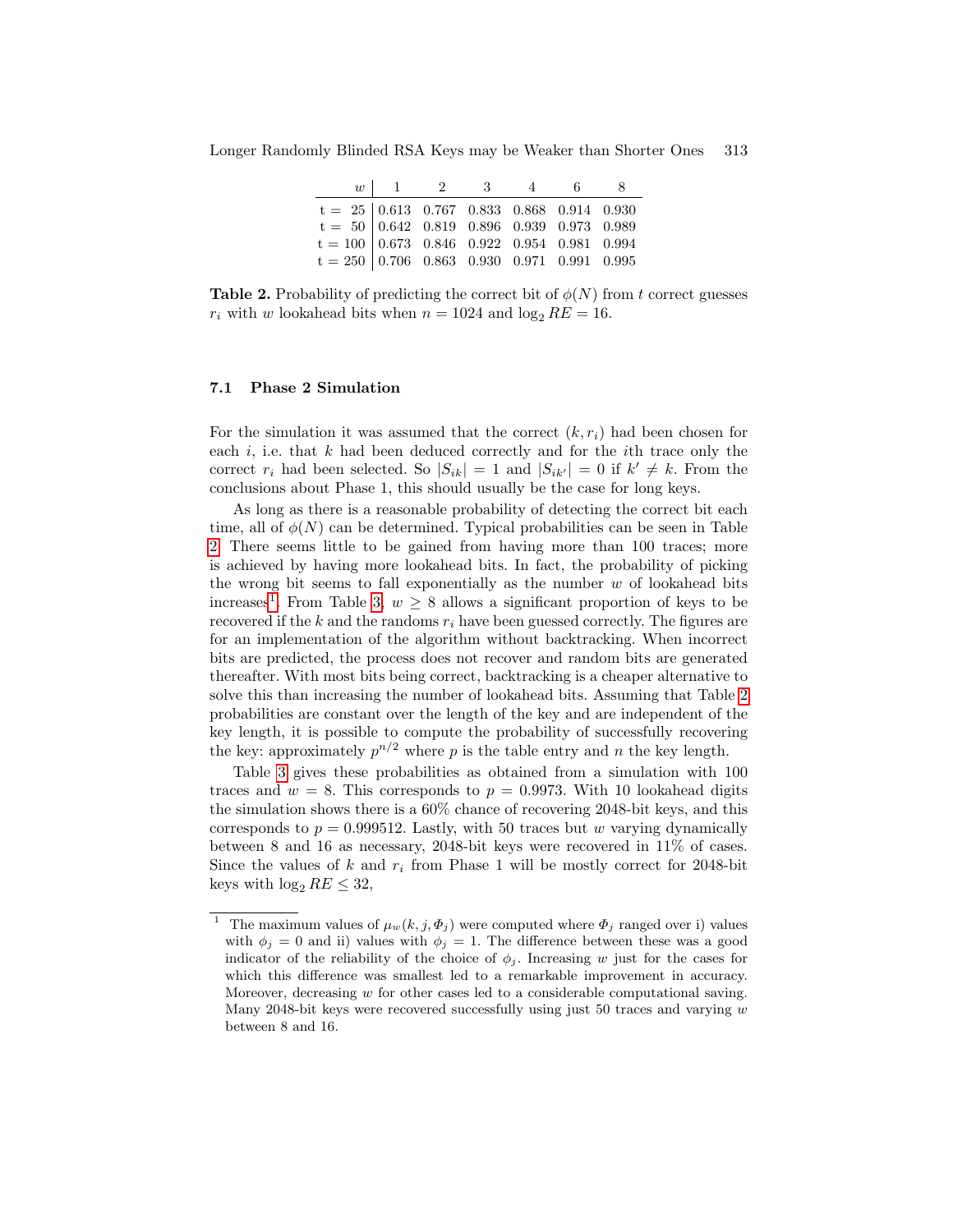– It is computationally feasible to recover a substantial number of 2048-bit keys using 50 traces, current standards for random blinding, typical small public exponents, and expected levels of weak side channel leakage.

| $n \mid 512 \quad 768 \quad 1024 \quad 1536 \quad 2048$ |  |  |
|---------------------------------------------------------|--|--|
| $prob$   0.50 0.40 0.29 0.13 0.04                       |  |  |

<span id="page-11-0"></span>**Table 3.** Probability of success in determining  $\phi(N)$  from  $t = 100$ , correct  $r_i$ s and key length n with  $w = 8$  lookahead bits, no back-tracking and  $\log_2 RE = 16$ .

#### 7.2 The Case of some Incorrect Phase 1 Deductions

Now consider the case where not all pairs  $(k, r_i)$  are correct. If  $(k, r_i)$  is incorrect then the above process applied only to this pair (i.e.  $t = 1$  and  $|S_{ik}| = 1$ ) would result in choosing the lower bits of  $\phi(N)$  to satisfy [\(4\)](#page-2-2) with the incorrect values  $(k, r_i)$  and the correct  $D_i$ . This makes the lower bits incorrect by a multiplication factor of  $(k'+r'_iE)/(k+r_iE)$  where  $(k',r'_i)$  is the correct pair. Moreover, for these bit choices the metric retains the peak values associated with a correct choice. So, without the context of other traces, the error will remain undetected and the pair  $(k, r_i)$  cannot be removed from consideration.

Thus, if the above process is performed with a set of pairs  $(k, r_i)$ , some of which are correct and others incorrect, then the incorrect values predict random bits, while the correct ones predict the correct bits. This averages to a weaker prediction of the correct bits. However, the incorrect choices become more apparent as more correct bits are appended to  $\phi(N)$ . Eventually this is noticed and those choices can be dropped to speed up the process. It is easy to choose threshold values for the metric – several standard deviations below the average, say – to guide this decision.

So the Phase 2 process is applied to all the outputs of Phase 1 for a given k, i.e. every  $(k, r_i) \in S_{ik}$  for every trace, and the sum of all the metric values is used to choose the lower bits of  $\phi(N)$ . Clearly, however, the limiting factor in this phase is the ratio of correct to incorrect predictions  $(k, r_i)$ . If this is too small it will not be possible to identify correct bits through peaks in the value of the metric. Table [1](#page-7-0) shows that key length is a very strong contributor to this: longer keys improve the ratio, making recovery of  $\phi(N)$  much easier.

#### 7.3 Comparison with Fouque

In this algorithm the bits of  $\phi(N)$  are determined in the reverse order from that used by Fouque et al. [\[3\]](#page-13-3). This has several advantages. It makes the transition between the known upper half of  $\phi(N)$  and unknown lower half seamless, it allows the metric easily to include the value of all previous decisions, and it allows the division by  $E$  to be done straightforwardly. The problems of carry influence in the multiplications of equation [\(4\)](#page-2-2) is similar for both directions.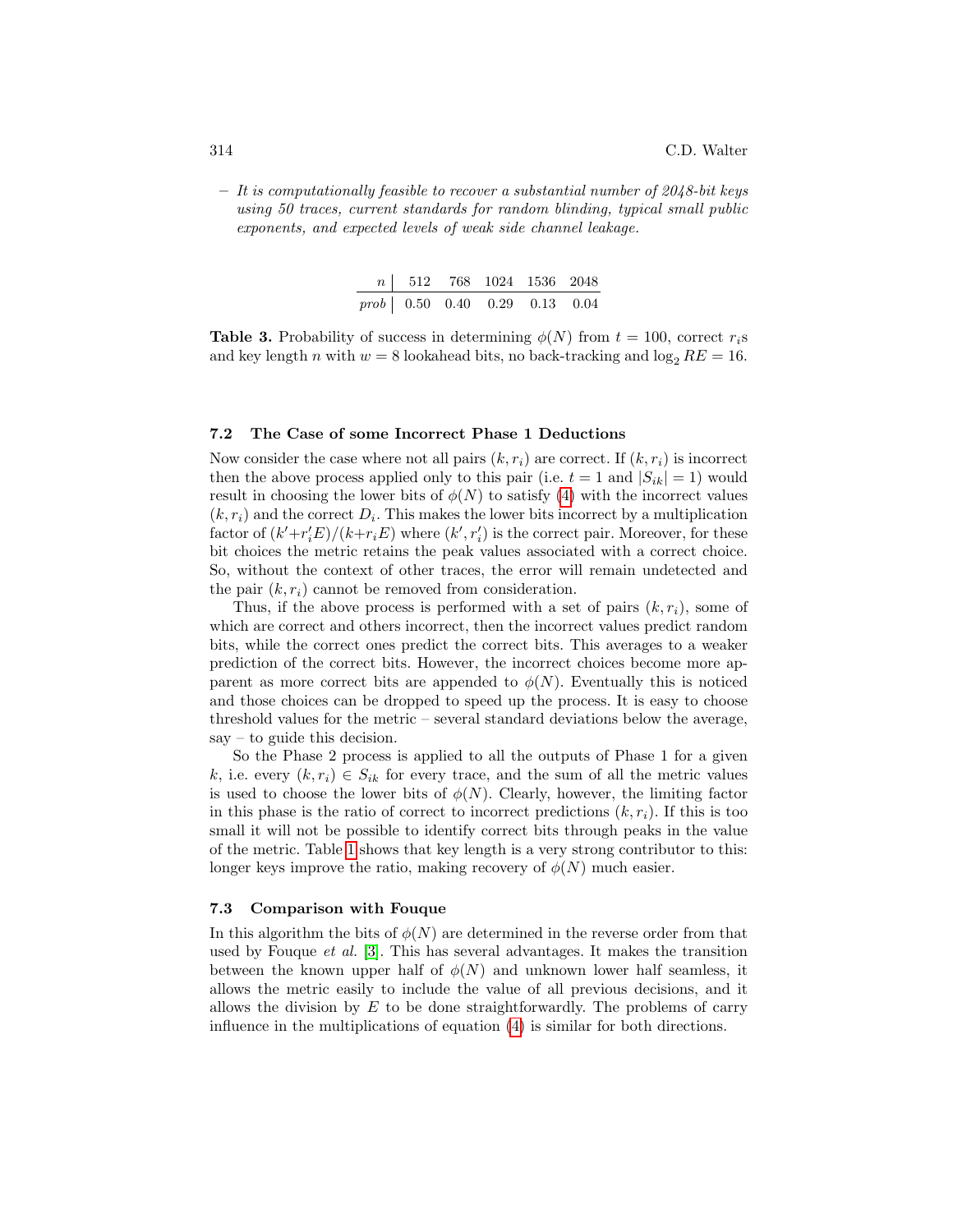Longer Randomly Blinded RSA Keys may be Weaker than Shorter Ones 315

## <span id="page-12-0"></span>8 Complexity

The first phase has time complexity  $O(REt \log(RE))$  where t is the number of traces needed to complete the second phase, and depends on the level of leakage. This complexity results from an exhaustive search over all possible  $(k, r_i)$ . It was remarked that there was an information leakage which is proportional to the length of the traces. Therefore, recovering the  $\log_2(RE)$  bits of each  $(k, r_i)$ only requires processing a part of the traces with length  $O(log(RE))$ , not the whole length. Space is not an issue in this phase as only one pair  $(k, r_i)$  need be considered at any one time. The pairs are treated independently and so the work can be completely parallelised. For standard choices of  $E = 2^{16} + 1$ ,  $R = 2^{32}$  and a similar level of leakage to the example, this is clearly computationally feasible.

In the second phase the worst situation is that all RE guesses are considered for every trace at each bit selection, making a total time complexity  $O(REnt)$ , which is at worst similar to the first phase. However, if only  $R'E'$  guesses survive then the complexity is reduced to  $O(R'E'nt)$ . This assumes that metrics do not have to be recomputed over the whole length of the trace every time another bit is guessed; instead the incremental effect of the new bit is used to update the preceding value. This approach requires  $O(R't)$  space as different values of  $k$  are processed sequentially. The second phase requires strong leakage or a high ratio of correct pairs  $(k, r_i)$  to have a chance of working. Therefore practical limitations on the number of traces that can be obtained guarantees that space will not be the overriding problem. Furthermore, the work can be parallelised without difficulty at least as far as distributing the effort for each  $k$  to different processors. This would reduce the time complexity by a factor of  $O(E)$ .

## <span id="page-12-1"></span>9 Conclusion

The scope of the attack of Fouque et al. [\[3\]](#page-13-3) has been extended to include imprecise leakage by introducing a practical metric which prioritises the selection of guesses at the random blinding factors and bits of  $\phi(N)$  for an RSA modulus N. Both attacks target the typical set-up for RSA decryption/signing in a smartcard with standard counter-measures which include exponent blinding.

It was found that very weak, imprecise leaked data could be successfully manipulated to reduce the ambiguity in the blinding factors by a factor essentially proportional to the length of the keys, so that the blinding factors are fully determined when the key is long enough. For typical choices of public exponent and blinding parameters, and a leakage rate equivalent to only 1 bit per 32 bits of key per trace, the blinding factors can be recovered correctly for keys above about 2048 bits in length.

Reconstruction of the unknown lower bits of  $\phi(N)$  requires most of the blinding factors to be recovered correctly and sufficiently many traces to be available. With a leakage rate of 1 bit per r key bits, 1.5r traces suffice to recover  $\phi(N)$ and hence factor N without any need for an expensive search. In a simulation, a sizeable proportion of 2048-bit keys were successfully recovered using leakage